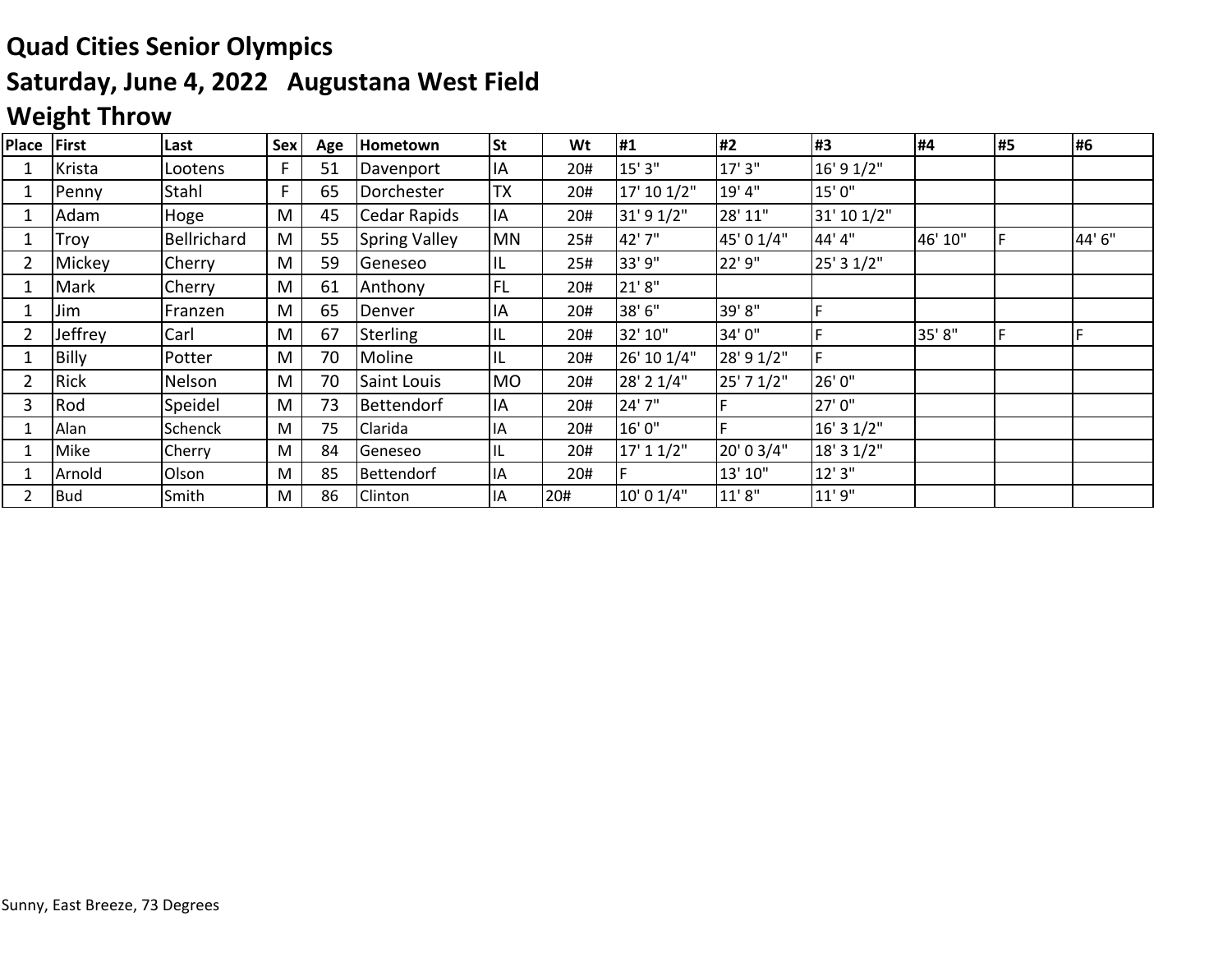## **Quad Cities Senior Olympics Saturday, June 4, 2022 Augustana West Field**

### **Shot**

| Place          | <b>First</b>  | Last        | Sex | Age | Hometown             | <b>St</b>                         | Wt        | #1         | #2          | #3         |
|----------------|---------------|-------------|-----|-----|----------------------|-----------------------------------|-----------|------------|-------------|------------|
| 1              | Amy           | Smith       | F   | 51  | Iowa City            | ΙA                                | 3K        | 20' 1"     | 18' 4"      | 18'5''     |
| $\mathbf{2}$   | <b>Krista</b> | Lootens     | F   | 51  | <b>Davenport</b>     | IA                                | 3K        | 19' 1 1/2" | F           | 18' 5"     |
| $\mathbf{1}$   | Judi          | Clevenger   | F   | 62  | Alexis               | $\ensuremath{\mathsf{IL}}\xspace$ | 3K        | 19'1''     | 17' 5 1/2"  | 17' 3 1/2" |
| 1              | Penny         | Stahl       | F   | 65  | Dorchester           | <b>TX</b>                         | 3K        | 21'4"      | 22'1''      | $22'$ 4"   |
| 1              | Adam          | Hogue       | M   | 44  | Cedar Rapids         | ΙA                                | 5K        | 26' 8"     | F           | 28' 5"     |
| 1              | Troy          | Bellrichard | M   | 55  | <b>Spring Valley</b> | MN                                | 6K        | 40' 2"     | 41'7"       | 43'6"      |
| $\overline{2}$ | Scott         | Groenke     | М   | 59  | Peoria               | $\ensuremath{\mathsf{IL}}\xspace$ | 6K        | 27'6''     | F           | 27' 3"     |
| 3              | Mickey        | Cherry      | M   | 59  | Geneseo              | IL                                | 6K        | 24' 8"     | 25' 1 1/2"  | 26' 9"     |
| 1              | Dennis        | Lehr        | М   | 61  | Orion                | IL                                | 5K        | 30' 8"     | 29' 4"      | 31' 10"    |
| 2              | Wade          | Sorenson    | М   | 60  | Kirksville           | <b>MO</b>                         | 5K        | 30'0"      | 29' 4"      | 30' 1"     |
| 3              | Mark          | Cherry      | M   | 61  | Anthony              | FL                                | 5K        | 23'4"      | 26' 3"      | 27'1''     |
| 4              | Scott         | Reed        | M   | 60  | Le Roy               | IL                                | <b>5K</b> | 24' 9"     | 26' 9"      | 23' 11"    |
| 1              | Jeffrey       | Carl        | M   | 67  | Sterling             | $\sf IL$                          | 5K        | 33'7"      | 31'0"       | 33' 5"     |
| 2              | Jim           | Franzen     | M   | 65  | Denver               | ΙA                                | 5K        | 29' 6"     | 30' 1"      | 30' 7"     |
| $\mathbf{1}$   | Billy         | Potter      | M   | 70  | Moline               | IL                                | 4K        | 31' 2"     | 30' 3"      | 30' 3"     |
| 2              | Rick          | Nelson      | M   | 70  | Saint Louis          | <b>MO</b>                         | 4K        | $31'$ $2"$ | F           | 29' 1"     |
| 3              | Rod           | Speidel     | M   | 73  | Bettendorf           | ΙA                                | 4K        | 26' 10"    | 27' 9"      | 26'8''     |
| 4              | Ken           | Beach       | М   | 72  | Davenport            | ΙA                                | 4K        | 26' 11"    | F           | F.         |
| $\mathbf{1}$   | Cecil         | Roth        | M   | 77  | Geneseo              | IL                                | 4K        | 20' 1 1/2" | 21' 6 1/2"  | 22'0"      |
| $\overline{2}$ | Alan          | Schenck     | M   | 75  | Clarida              | IA                                | 4K        | 20' 5"     | $21'$ $5''$ | 19'6"      |
| 1              | Mike          | Cherry      | M   | 84  | Geneseo              | IL                                | 3K        | 24' 11"    | $25'$ $2"$  | 24' 2"     |
| 2              | Gerald        | Allison     | M   | 80  | Polo                 | $\ensuremath{\mathsf{IL}}\xspace$ | 3K        | $22'$ 4"   | 20' 4"      | 22'5''     |
| 3              | Delmar        | Smith       | М   | 84  | Eldridge             | IL                                | 3K        | 19' 3"     | 20'0"       | 20' 11"    |
| 1              | John          | Manning     | M   | 86  | Cedar Rapids         | ΙA                                | 3K        | 32' 8"     | F           | F          |
| 2              | Arnold        | Olson       | M   | 85  | Bettendorf           | ΙA                                | 3K        | 19' 3"     | 19'8"       |            |
| 3              | <b>Bud</b>    | Smith       | M   | 86  | Clinton              | IA                                | 3K        | 16' 1''    | 16'6"       |            |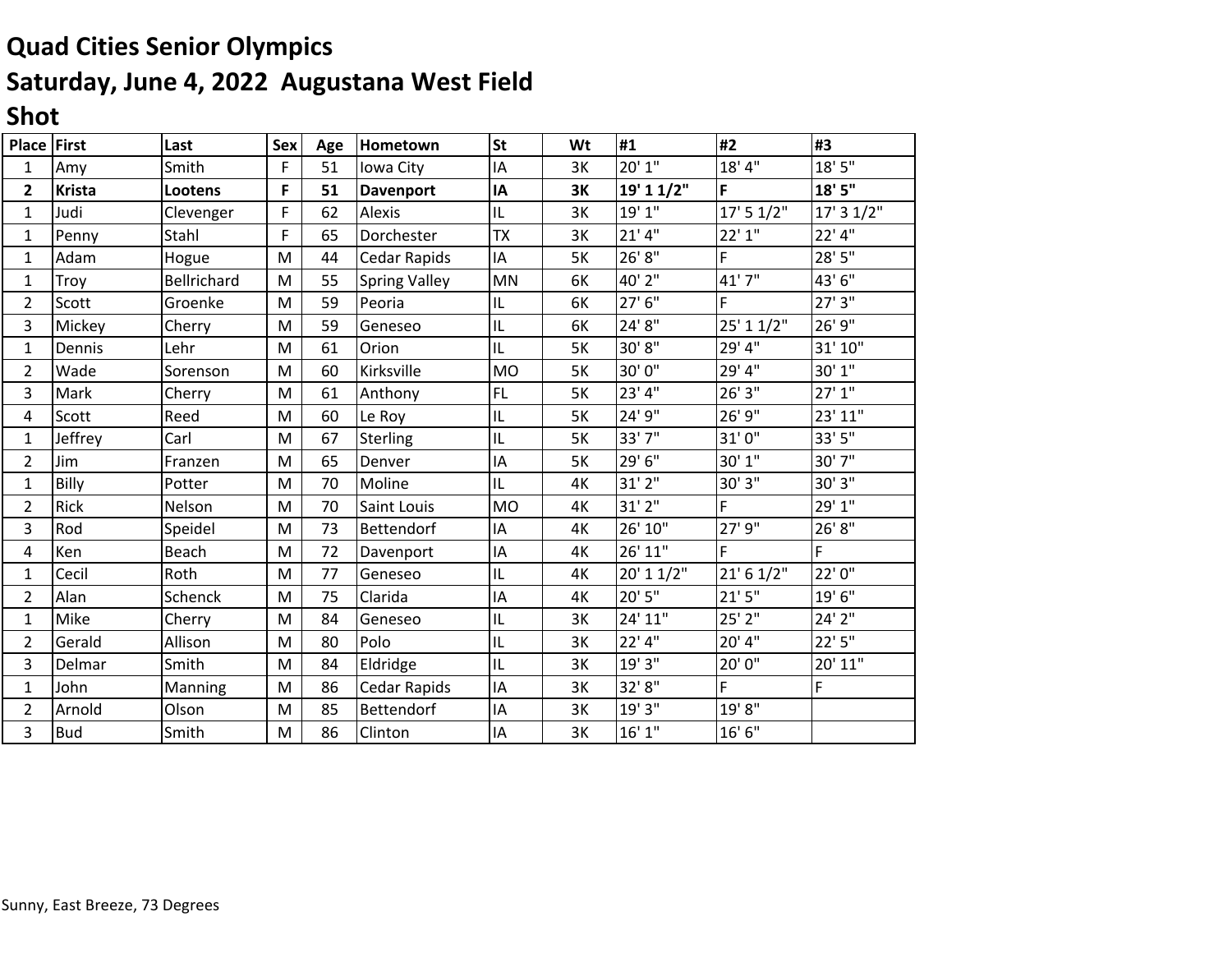# **Quad Cities Senior Olympics Saturday, June 4, 2022 Augustana West Field**

### **Javelin**

| Place          | First        | Last           | Sex | Age | Hometown             | St        | Wt   | #1      | #2     | #3      |
|----------------|--------------|----------------|-----|-----|----------------------|-----------|------|---------|--------|---------|
| 1              | Krista       | Lootens        | F   | 51  | Davenport            | ΙA        | 500g | 30' 3"  | 25' 6" | 35' 10" |
| $\overline{2}$ | Amy          | Smith          | F   | 51  | Iowa City            | ΙA        | 500g | 33' 5"  | 32' 4" |         |
| 1              | Penny        | Stahl          | F   | 65  | Dorchester           | TX        | 500g | F       | F      | F       |
| 1              | Troy         | Bellrichard    | M   | 55  | <b>Spring Valley</b> | MN        | 700g | 125' 7" | F      | 110' 7" |
| 1              | Wade         | Sorenson       | M   | 60  | Kirksville           | MO        | 600g | 104' 6" | F      | F       |
| 2              | Dennis       | Lehr           | M   | 61  | Orion                | IL        | 600g | F       | F      | 98' 1"  |
| 3              | Mark         | Cherry         | M   | 61  | Anthony              | <b>FL</b> | 600g | F       | 66' 2" | F       |
| 1              | Jeff         | Johannsen      | M   | 67  | West Branch          | ΙA        | 600g | 86' 10" | F      | 87' 10" |
| $\overline{2}$ | Jeffrey      | Carl           | M   | 67  | <b>Sterling</b>      | IL        | 600g | F       | 77' 4" | 60' 2"  |
| 3              | Jim          | Franzen        | M   | 65  | Denver               | ΙA        | 600G | 65' 1"  | 56'0"  | F       |
| 4              | <b>Brian</b> | Faucett        | M   | 63  | Bettendorf           | ΙA        | 600g | F       | 48' 7" | 55" 0"  |
| 5              | Randy        | Frazier        | M   | 67  | Moline               | IL        | 600g | 44' 10" | 48' 7" | 48'0"   |
| 1              | Ken          | <b>Beach</b>   | M   | 72  | Davenport            | ΙA        | 600g | F       | 52'0"  | 67' 2"  |
| 2              | Rod          | Speidel        | M   | 73  | Bettendorf           | I٨        | 500g | 61'5"   | 66'7"  | 63'7"   |
| 3              | Rick         | Nelson         | M   | 70  | Saint Louis          | MO        | 600g | F       | F      | F       |
| 1              | Alan         | Schenck        | M   | 75  | Denver               | ΙA        | 500g | 46'8"   | 46'5"  | 47' 9"  |
| 1              | Delmar       | Smith          | M   | 84  | Eldridge             | IA        | 400g | F       | 38' 7" | 13' 4'' |
| 2              | Mike         | Cherry         | M   | 84  | Geneseo              | IL        | 400g | F       | 35' 6" | F       |
| 1              | John         | <b>Manning</b> | M   | 86  | Cedar Rapids         | ΙA        | 400g | 59' 11" | 53'7"  | 60' 1"  |
| 2              | <b>Bud</b>   | Smith          | M   | 86  | Clinton              | IΑ        | 400g |         | 24' 8" | 23' 11" |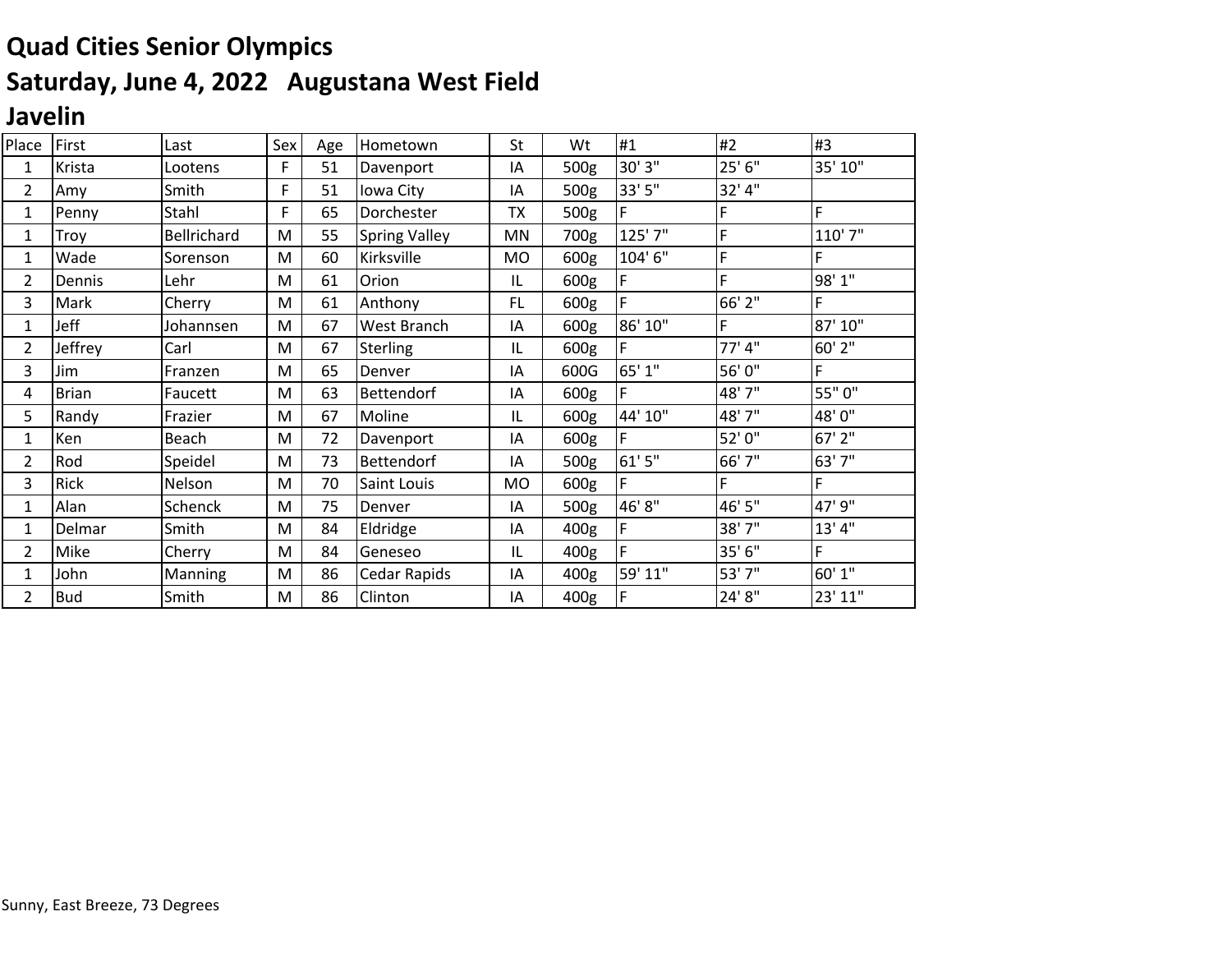## **Quad Cities Senior Olympics Saturday,July 31, 2021 Augustana West Field**

### **Discus**

| Place         | First        | Last           | Sex         | Age | Hometown             | <b>St</b> | Wt   | #1         | #2             | #3          | #4                  | #5           | #6         |
|---------------|--------------|----------------|-------------|-----|----------------------|-----------|------|------------|----------------|-------------|---------------------|--------------|------------|
| 1             | Kristin      | Stiefvater     | F           | 50  | Lincoln              | IL        | 1K   | 44' 5"     |                | 48' 1 1/4"  | 43'0"               | 45' 2"       | 41'3"      |
| 2             | Krista       | Lootens        | F           | 51  | Davenport            | IL        | 1K   | F          | 46' 4"         |             | 47' 5 1/2"          |              |            |
| 1             | Judi         | Clevenger      | $\mathsf F$ | 63  | Alexis               | IL        | 1K   | 43' 4 1/4" | 43' 10"        | F.          | 41' 11"             | 41'3"        | F.         |
|               | Penny        | Stahl          | $\mathsf F$ | 65  | Dorchester           | <b>TX</b> | 1K   | 45' 4"     | 56' 0 1/4"     | 56' 2"      | 59' 10"             |              |            |
| -1            | Troy         | Bellrichard    | M           | 55  | <b>Spring Valley</b> | <b>MN</b> | 1.5K | 115' 4"    | 128'3"         | 144'0"      | 135'6"              | 125' 2"      | F.         |
| 2             | Mickey       | Cherry         | M           | 59  | Geneseo              | IL.       | 1.5K | $61'$ 2"   | 54' 10 1/2"    |             | 67' 7"              | 58' 3"       | 59'0"      |
|               | Wade         | Sorenson       | M           | 60  | Kirksville           | MO        | 1K   | 105' 4"1   |                | 103'0"      | 106' 5"             | 113' 4"      | 107'0"     |
| 2             | Dennis       | Lehr           | M           | 60  | Orion                | IL        | 1K   | F          | 94'4"          | 5"<br>88'   | F                   |              | 97' 8 1/2" |
| 3             | Mark         | Cherry         | M           | 61  | Anthony              | <b>FL</b> | 1K   | 84' 5 1/2" | 63' 5 1/2"     | F.          |                     |              |            |
| 4             | <b>Brian</b> | Faucett        | M           | 63  | Bettendorf           | IA        | 1K   | 60 11 1/2" |                | 57' 4"      |                     |              |            |
|               | Jeffrey      | Carl           | M           | 67  | <b>Sterling</b>      | IL        | 1K   |            | 130'8"         | 128' 7"     | 125' 3"             | 122' 10"     | 121'4"     |
| 2             | Jim          | Franzen        | M           | 65  | Denver               | ΙA        | 1K   | 115' 4"    | 120' 4"        | 112'1''     | 124' 11"            | 116' 4"      | 121'7"     |
| 3             | Jeff         | Johannsen      | M           | 67  | West Branch          | IA        | 1K   | 75' 9"     | 95'8"          |             | 73'7"               | 72' 8 3/4" F |            |
| 4             | Randy        | Frazier        | M           | 67  | Moline               | IL        | 1K   | 38'7"      | 46' 1"         | 45' 10"     |                     |              |            |
|               | Billy        | Potter         | M           | 70  | Moline               | IL        | 1K   | 78' 6"     | 89' 4"         | 90' 11 1/4" |                     |              |            |
| $\mathcal{P}$ | Rod          | Speidel        | M           | 73  | Bettendorf           | IA        | 1K   | 66' 8 1/2" | 51'5''         | 87'4"       |                     |              |            |
| 3             | <b>Rick</b>  | Nelson         | M           | 70  | Saint Louis          | <b>MO</b> | 1K   | F          | 72'5"          | 75' 3"      | F                   | F            |            |
|               | Alan         | Schenck        | M           | 75  | Clarida              | IA        | 1K   | 40' 1"     |                | 49' 1"      |                     |              |            |
|               | Delmar       | Smith          | M           | 84  | Eldridge             | IA        | 1K   | 53' 4 3/4" | 61' 7 1/2"     | F           |                     |              |            |
|               | Gerald       | Allison        | M           | 80  | Polo                 | IL        | 1K   | 49' 7"     | $51'$ 2 $1/2"$ | 54' 7 1/4"  | 56' 2 1/4" F        |              | 46' 9"     |
| 3             | Mike         | Cherry         | M           | 84  | Geneseo              | IL        | 1K   | 39' 3 1/2" |                | 47' 4 1/4"  | 51' 1 1/2"          |              |            |
|               | John         | <b>Manning</b> | M           | 86  | Cedar Rapids         | IA        | 1K   | 56'8"      | 57'7"          | 56' 10 1/4" | 68' 11 1/2" 72' 10" |              | 59' 9"     |
| 2             | Arnold       | Olson          | M           | 85  | Bettendorf           | ΙA        | 1K   | F          |                | 35' 3 1/2"  |                     |              |            |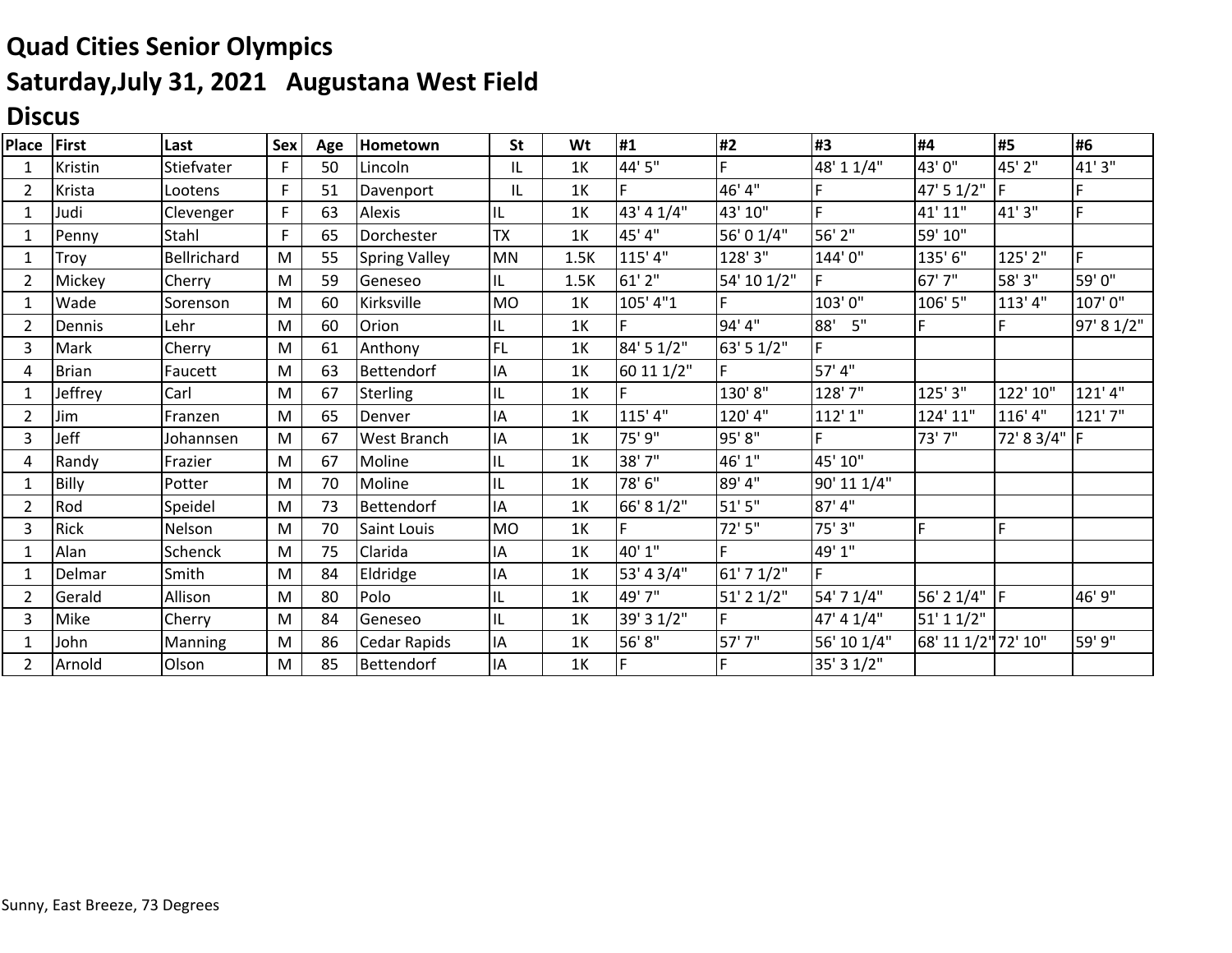### **Quad Cities Senior Olympics Saturday, June 4, 2022 Paul V. Olsen Track Softball Distance Throw**

| <b>Place</b>   | First        | Last         | Sex | Age | Hometown          | <b>St</b> | <b>Distance</b> | <b>Distance</b> | <b>Distance</b> |
|----------------|--------------|--------------|-----|-----|-------------------|-----------|-----------------|-----------------|-----------------|
| 1              | Kristin      | Stiefvater   | F   | 50  | Lincoln           | IL        | 47'             | 55'             | 56'             |
| 1              | <b>Brian</b> | Andrae       | M   | 54  | Orion             | IL        | 179'            | 179'            | 181'            |
| $\overline{2}$ | Scott        | Groenke      | M   | 59  | Peoria            | IL        | 116'            | 129'            | 127'            |
| 1              | <b>Brian</b> | Faucett      | M   | 63  | <b>Bettendorf</b> | IA        | 153'            | 155'            | 155'            |
| 2              | Joseph       | Cosgrave     | M   | 64  | Geneseo           | IL        | 123'            | 145'            | 142'            |
| 3              | Bill         | <b>Molis</b> | M   | 61  | Bettendorf        | IA        | 132'            | 137'            |                 |
| 4              | Rich         | Garrett      | M   | 61  | Davenport         | IA        | 101'            | 125'            | 126'            |
| 5              | Joe          | Morgan       | M   | 61  | Davenport         | IA        | 109'            | 111'            | 114"            |
| 6              | Scott        | Reed         | M   | 60  | LeRoy             | IL        | 99'             | 101'            |                 |
| 1              | Jeff         | Johannsen    | M   | 67  | West Branch       | IA        | 137'            | 132'            | 134'            |
| 2              | Willie       | Seward       | M   | 67  | Rock Island       | IL        | 105'            | 115'            | 117'            |
| 3              | Randy        | Frazier      | M   | 67  | Moline            | IL        | 80'             | 80'             | 80'             |
| 1              | Rod          | Speidel      | M   | 73  | <b>Bettendorf</b> | IA        | 108'            | 108'            | 119'            |
| 1              | Ron          | Stablein     | M   | 75  | Rock Island       | IL        | 141'            | 132'            | 148'            |
| 2              | Cecil        | Roth         | M   | 77  | Geneseo           | IL        | 76'             | 67'             | 69'             |
| 3              | Alan         | Schenck      | M   | 75  | Clarida           | IA        | 57'             | 66'             | 63'             |
| 4              | Joseph       | Johnson      | M   | 75  | Silvis            | IL        | 46'             | 53'             | 56'             |
| 1              | Delmar       | Smith        | M   | 84  | Eldridge          | IA        | 66'             | 62'             | 63'             |
| 1              | Michael      | Middlemiss   | M   | 85  | Davenport         | IA        | 49'             | 50'             | 57'             |
| 2              | Arnold       | Olson        | M   | 85  | Bettendorf        | IA        | 33'             | 39'             | 41'             |